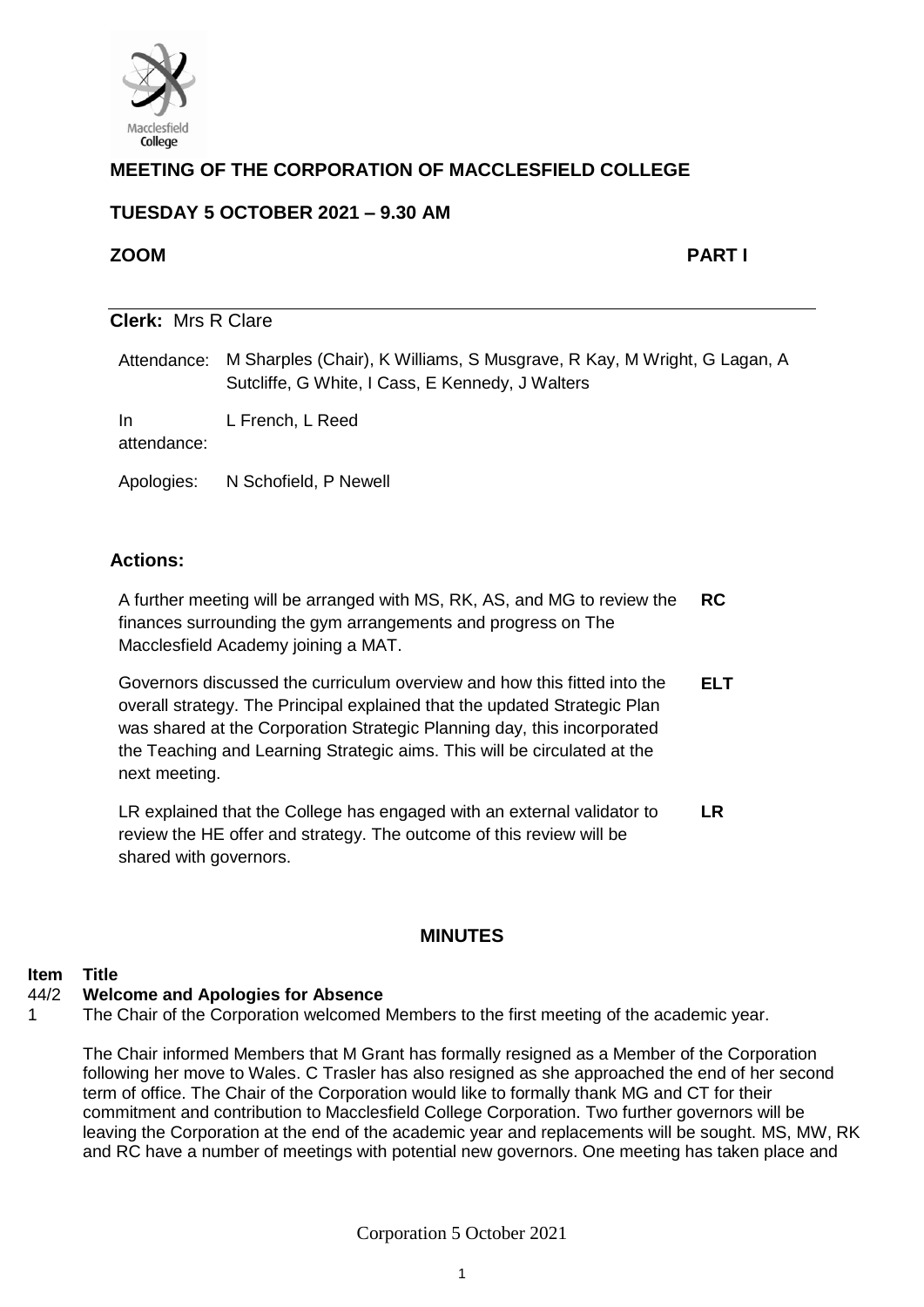MS provided an update on the meeting. The Corporation agreed to appoint AE to the Corporation. The Director of Governance will make the necessary arrangements.

The Director of Governance explained that two student governors have been recommended and they will be invited to attend the December Corporation meeting.

#### 45/2 **Declaration of Members' Interest**

1 M Sharples declared an interest as his wife works for Cheshire East Council.

#### 46/2 **Minutes and matters arising from the previous meeting**

The minutes of the Part 1 Corporation meeting held on 6 July 2021 were approved as an accurate record.

The following actions will be carried forward in future reports: 40/21 Debt Write Off Reference numbers will be included in future Debt Write Off reports.

### **40/21 Financial Dashboard**

In future where the signature of the Chair and Accounting Officer is, a date will also be included.

### **41/21 Bid update**

1

Q: Would it be possible to include timescales in the table in future? This will be included in future reports.

### **Matters arising**

### **Careers update**

LR provided a comprehensive update report on Careers and shared the Information, Advice and Guidance Snake with showed the student pathway and how a student can access support to successfully complete a course. Governors found the update and Guidance Snake useful.

### **Education and Skills Funding Agency Letter dated 22 September 2021**

RC shared a recent letter from the ESFA dated 22 September 2021, from John Edwards, interim accounting officer and Chief Executive of ESFA. The letter thanked governors for their efforts in responding to the effects of Covid-19. There was information relating to the Supplementary Bulletin to the College Accounts Direction and the Post 16 Audit Code of Practice. RC presented the Audit Committee with a detailed report on the updated guidance at the June Audit Committee and this was subsequently shared with the Corporation in July. This included ensuring that the Audit Committee continued to attract and retain the best people. RC stated the importance of ensuring that the ILR data remains accurate and up to date throughout the year to prevent any funding implications. RC also confirmed the importance of maintaining transparency and declaring conflicts of interest. RC thanked governors for checking and updating their register of business interests and reminded Governors to ensure that they keep RC informed of any changes to the register of business interest in year. The letter also explained that the College should re-tender for external auditors every five years. There are programmes of learning support for college governance professionals. RC informed Members that she is undertaking the ETF Oxford Said Governance Professional Leadership Programme and MS is undertaking the same programme for Chairs of the Corporation. There is a Further Education CFO Programme and VH will be made aware of this. Colleges will need to fulfil all requirements of the OfS accounts direction for the year ended 2020 to 2021. There is a consultation that closes on 7 October 2021 for colleges to shape the reforms the government will make to adult and skills funding and the accountability system for further education in England.

#### 47/2 **The Macclesfield Academy**

1 MG was invited to join the meeting for this item only.

> MG shared a report on The Macclesfield Academy in advance of the meeting. MG reported that the Academy has 109 students on roll (this was expected to be 130). MG explained that all Teacher Assessed Grades were submitted by the deadline. The deadline for students to request an appeal has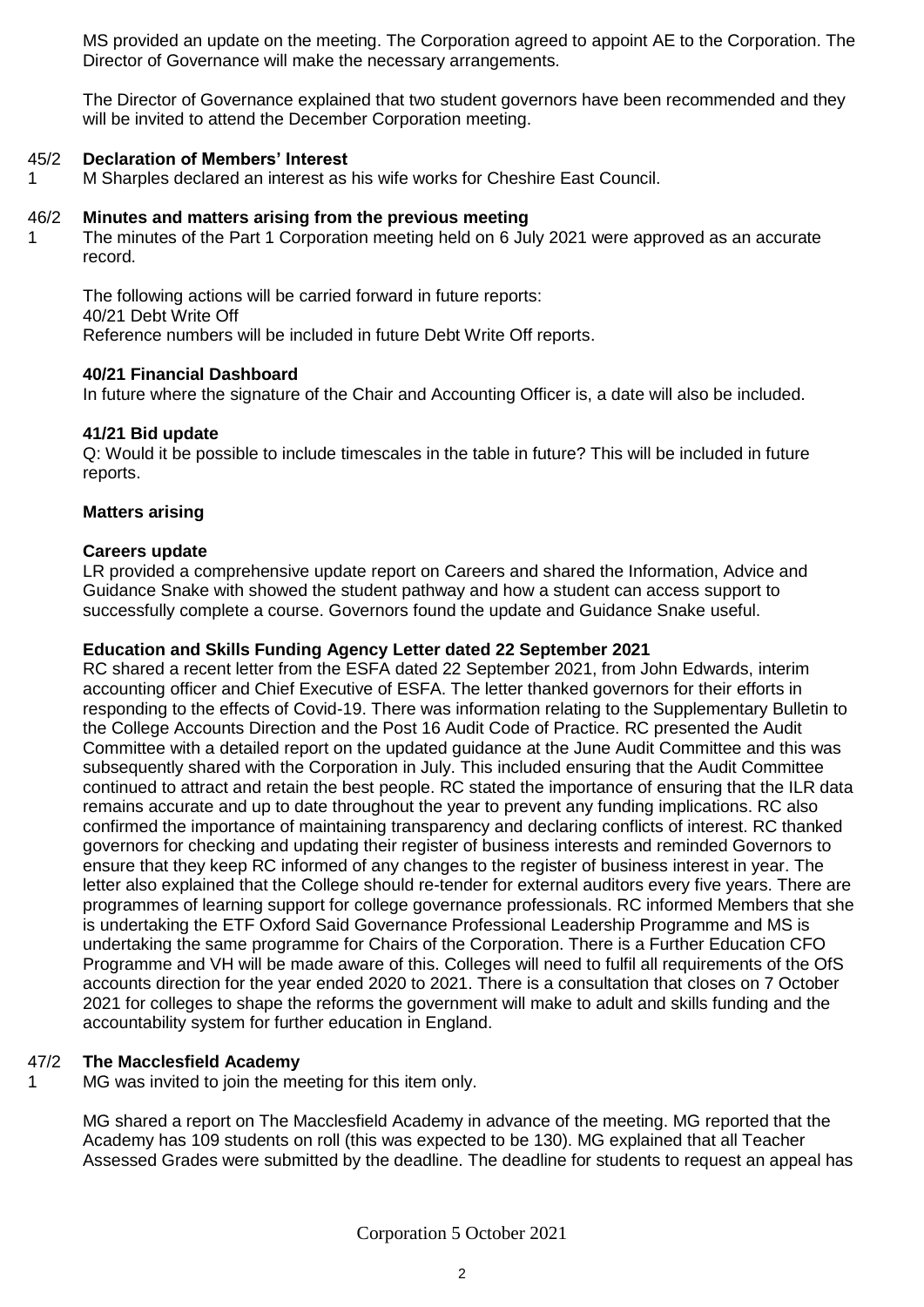now passed and the Academy had four formal appeal applications across four different subjects. There has been a focus on behaviour and attitudes and promoting a culture to reward positive behaviour. There is a new Head of Science and a number of changes in the science department.

MG provided the headline outcome data within the governor dashboard which contained comparisons on the previous year. MG noted that the attainment 8 data had declined and a fall in English and maths at Grade 5. MG explained that this was due to a lower profile on entry and the higher predicted grades in 2020. The Academy has invested in FFT, a package to provide trend data on where the Academy should be. Focus areas include MFL and English Literature and will remain a priority. MG informed Members that the expected grades at 55% would put the Academy in the top 5% of schools nationally.

### **Q: What is the current Year 10 looking like?**

MG explained that the data is not reliable as it should be due to the preparation for Teacher Assessed Grades and the 'data grab' in early December will be the most reliable information.

## **Q: Are you confident that the changes in Science will have an impact?**

MG explained that he is teaching within the Science department and a new Head of Department has been appointed. There have been many changes in the science department and this should have an impact but the department is on a journey of improvement.

## **Q: Are you confident in the quality assurance process?**

There have been changes to ensure that the schemes of work match the curriculum plans. Subject areas are implementing ambitious subject plans at Key Stage 3. Senior Leaders have a much greater understanding of the essential skills and knowledge for the subjects they manage and have greater understanding of how to hold subject leaders to account. The Quality Assurance system includes regular lesson drop ins, work scrutiny and calendared deep dives. The Academy continues to celebrate things that have worked well and things to improve. There is greater work scrutiny and books are resubmitted for quality assurance checks. MG explained that they continue to monitor maths. The SLT are also monitoring Pupil Premium in greater detail, including scrutinising the work of small groups. This has been a useful exercise for the SLT as it has enabled them to have a line of sight and identify areas of strength.

AS confirmed that Ofsted will not be looking at the measures in as much detail and will be concentrating on the curriculum reform. He confirmed that he has confidence that the changes made in English and Science will have an impact and the Academy is expecting a 'Good' Ofsted Grade at the next inspection which The Macclesfield Academy expected to take place around Spring 2022.

### **A further meeting will be arranged with MS, RK, AS, and MG to review the finances surrounding the gym arrangements and progress on The Macclesfield Academy joining a MAT.**

#### 48/2 **Curriculum**

1

**Curriculum presentations on areas of responsibility, new developments and growth.** Eight Members of the Curriculum Team were invited to the meeting to share their areas of

responsibility, new developments and growth in their area.

A copy of each presentation is held with the papers for the meeting and stored on the Governor Platform. The main points from each presentation are listed below:

## **CD – Assistant Principal**

- Areas of responsibility include Study Programmes/HE, Adult Professional Skills (AEB), Access to Higher Education (Adult Loans), Higher Education (overview) and Teacher Education (HE/Adult loans);
- Curriculum developments include T Level preparation, most recent specification used to ensure validity of programmes, a revised structure to enable better quality of education alongside enrolments, a new Digital Hub, employer engagement including live briefs, workshops and Macc Media rebrand and ensuring career pathways are appropriate from level 1-5 and World Skills competitions to be embedded in the curriculum areas;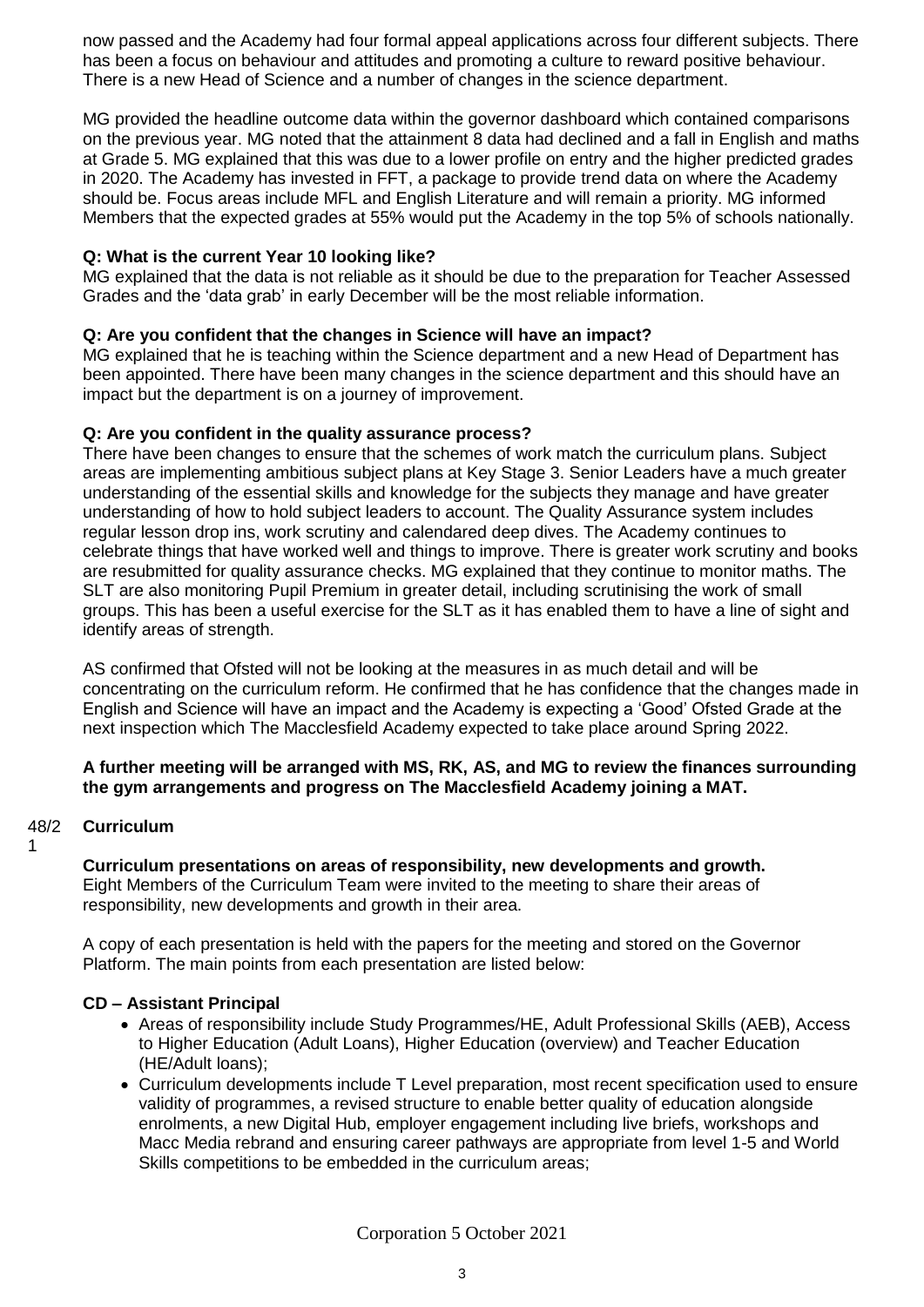- Growth areas include Sport with Academies planned for Women's Football and Rugby for 2022 entry (now level 2 to level 5);
- Other priorities include the reintroduction of HNC for Policing to enable pipeline business in level 5, to become a Centre of Excellence for Counselling, to continue to grow the expanding Access to HE offers and STEM pathways to level 5 to grow animal management and introduce the pre-apprenticeship model with employer endorsement for Engineering.

## **IH Assistant Principal**

- Areas of responsibility include Construction, Health and Social Care and Child care, Whites Chef Academy, Hair and Beauty, Maths and English, Foundation Learning and Community Learning;
- Curriculum developments include the commercial offer being developed, growth of Whites Academy with the new patron Adam Reid, the development of the FLE Bistro and Pure Salon. To embed World Skills competitions in the curriculum areas;
- Areas of growth include Professional Construction to continue to invest in infrastructure and address the skills shortage in construction (nationally). The continue growth of Health and Social Care and Childcare by developing links with the local hospitals and more widespread marketing. The development of T Levels to underpin future growth including Construction and Health Care Sciences to allow delivery of T Levels in 2022. Governors will be involved in the T Level training.

## **TH – Head of Curriculum**

- Areas of responsibility include Construction, Health and Social Care and Childcare, Whites Chef Academy and Hair and Beauty. Adult Provision is also available across Construction and Hair and Beauty;
- Areas of growth include additional DIY courses for adults tailored to specific construction groups, new courses for plumbing and heating and painting and decorating. To make the Health and Social Care a flagship for the college and develop links with local hospitals. To offer unaccredited evening courses to adults through Whites Chef Academy and create new business opportunities. Develop the new business strategy for the commercial salon in Hair and Beauty;
- Curriculum developments include an increased emphasis on the product, process, hidden and spiral curriculums to develop teaching staff. Increased Teaching and Learning lesson observations and CPD sessions to share good practice and increase support mechanisms. Hair (Level 2) is now being delivered and has attracted 19 learners and this has an opportunity to develop. Awarding Bodies have changed to ensure a standardised approach across the curriculum.

### **RM – Head of Curriculum**

- Areas of responsibility include Sport, Public Services, Business, Creative Media, Music, Art, Professional Skills, Adult Online courses, Counselling, AAT and Support Teaching and Learning;
- Areas of growth include an increase in Level 2-5 programmes, curriculum areas focussing on developing pathways that incorporate employer engagement and work experience opportunities, HE growth offering pathways to develop the learner experience and creating a centre of excellence in counselling;
- Curriculum developments include being employer needs specific to meet specialisms, creating autonomous and effective learning environments that challenge learners, linking key guest speakers to the curriculum and developing skill set industry standards.

## **CA – Head of Curriculum**

- Areas of responsibility include Mathematics (16-18 and Adults), English (16-18 and Adults), Foundation Learning and Community Learning;
- Areas of growth include the effects of the pandemic are likely to increase numbers of students who fail to get a grade 4 in the 2021/22 exam series and this will increase the cohort for resits in 22/23 onwards, an increase in adults wishing to upskill in maths and English, an increase in adult enrolments, 17% increase in Foundation Learning and new links with Cheshire East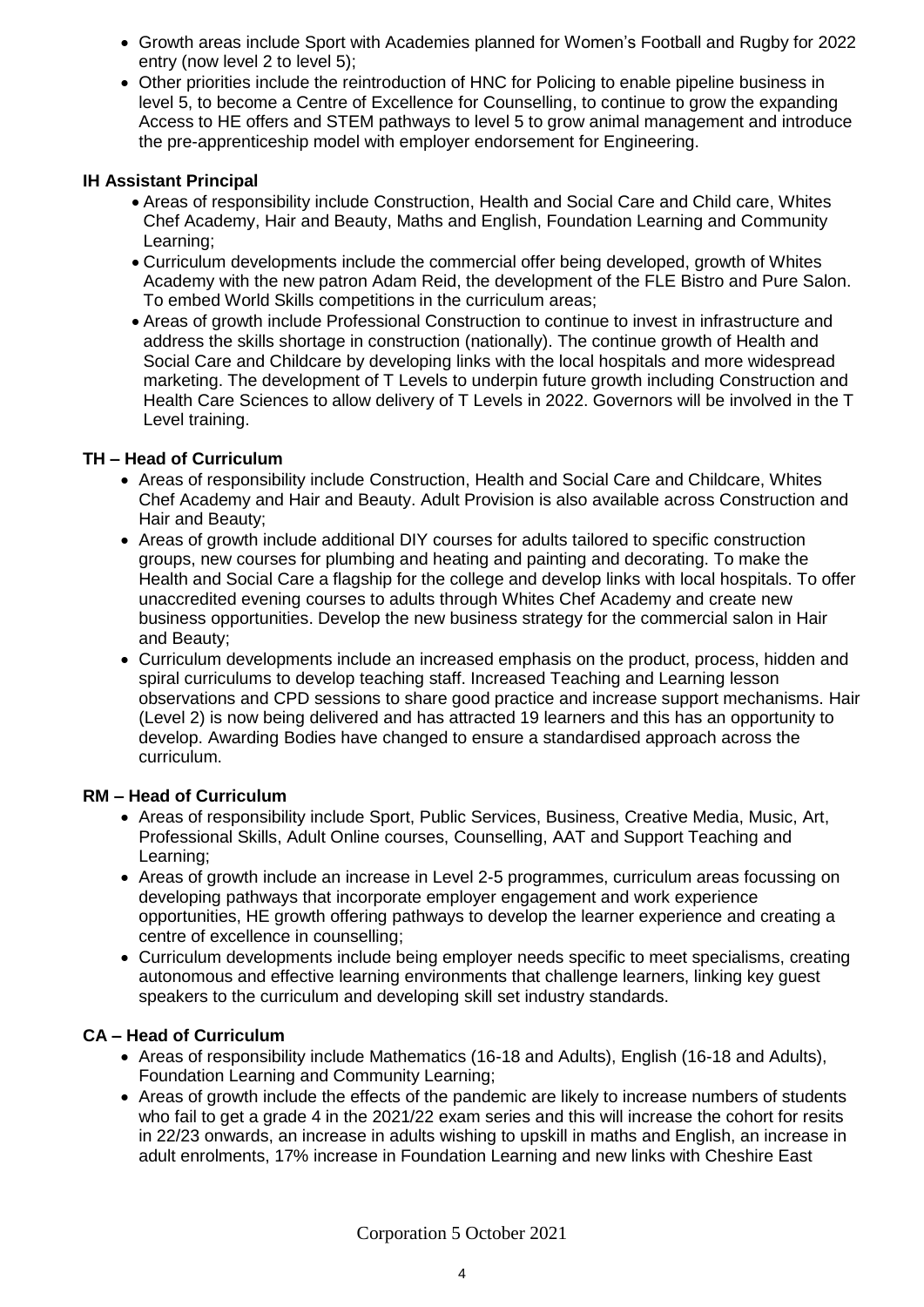communities directorate to grow the area and strengthen partnerships with the Weston Community Centre;

• Curriculum developments include swift move to online offer in maths and English still available for students who are ill or require revision, appointment of high calibre maths and English teachers, funding secured for additional post catch up sessions, 'opt' in November resits for anyone who has a Grade 3, the launch of the new Bistro run by Foundation Learning students, reintroduction of trips and visits, curriculum redevelopment and new bespoke area for Foundation Learning and new streamlined community course offer.

## **PS – Specialist Provision Lead**

- The role of the Specialist Provision Department and the process for liaising with students, parent, Local Authorities and Social Services. This included the reviews for students with EHCPs and requesting funding for students. PS explained the role of the Learner Facilitator and use of the Study Centre for 1:1 support. Information was provided on the Supported Internship Programme and exam access arrangements and advice was shared;
- The increase in students with EHCPs across all curriculum areas and the numbers were shared for students enrolled on courses;
- PS shared achievements and latest developments this included the process of restructuring learning facilitator provision to address the increase in demand for support and more complex provision in the EHCPs. There is a new learning facilitator hub to facilitate the increase administrative responsibilities and improve departmental communication and interactions. PS explained that access arrangements are being streamlined to ensure more efficient provision and further input into EHCP reviews.

## **JS – World Skills UK**

- JS has joined the organisation one day a week to increase World Skills opportunities for the College. JS will be leading on a Cheshire collaborative approach to enhance teaching and learning through World Skills, create more opportunities for students and create masterclasses to enhance staff development. This will enhance the reputation of Macclesfield College and create a commitment, culture and focus;
- JS will be working with students to create success stories and celebrate their involvement and success in the competitions. She will also be leading the Cheshire colleges collaborative approach. In addition to working with curriculum teams across Macclesfield College to create targets and enhance the curriculum offer by creating a culture that embeds skills across the organisation.

## **TC – Director of Employer and Commercial Services**

- TC was not in attendance at the meeting, RK presented the information on her behalf. RK explained that TC main responsibilities include Employer Engagement, recruitment of learners to fill apprenticeship vacancies and delivery of quality apprenticeship programmes. TC is also responsible for ESF Bids and delivery and full cost training opportunities;
- Maxim are delivering 51 standards across 9 sector skills areas. The new offer for 2021/22 will include L3 carpentry and joinery, L3 payroll, L2 health science and L7 human resource.

A governor commented that it was pleasing to identify the areas of growth including engineering and health. A governor congratulated the team on the strategy surrounding World Skills across all curriculum areas to embed skills and create success. The update relating to construction and creative T Levels was informative.

**Governors discussed the curriculum overview and how this fitted into the overall strategy. The Principal explained that the updated Strategic Plan was shared at the Corporation Strategic Planning day, this incorporated the Teaching and Learning Strategic aims. This will be circulated at the next meeting.** 

## **Q: At what point is growth planned within the curriculum strategy?**

This is part of the curriculum planning process and curriculum areas present to ELT with their planned growth and areas that they predict will not recruit. The information is based on local and employer needs/intelligence and the national picture.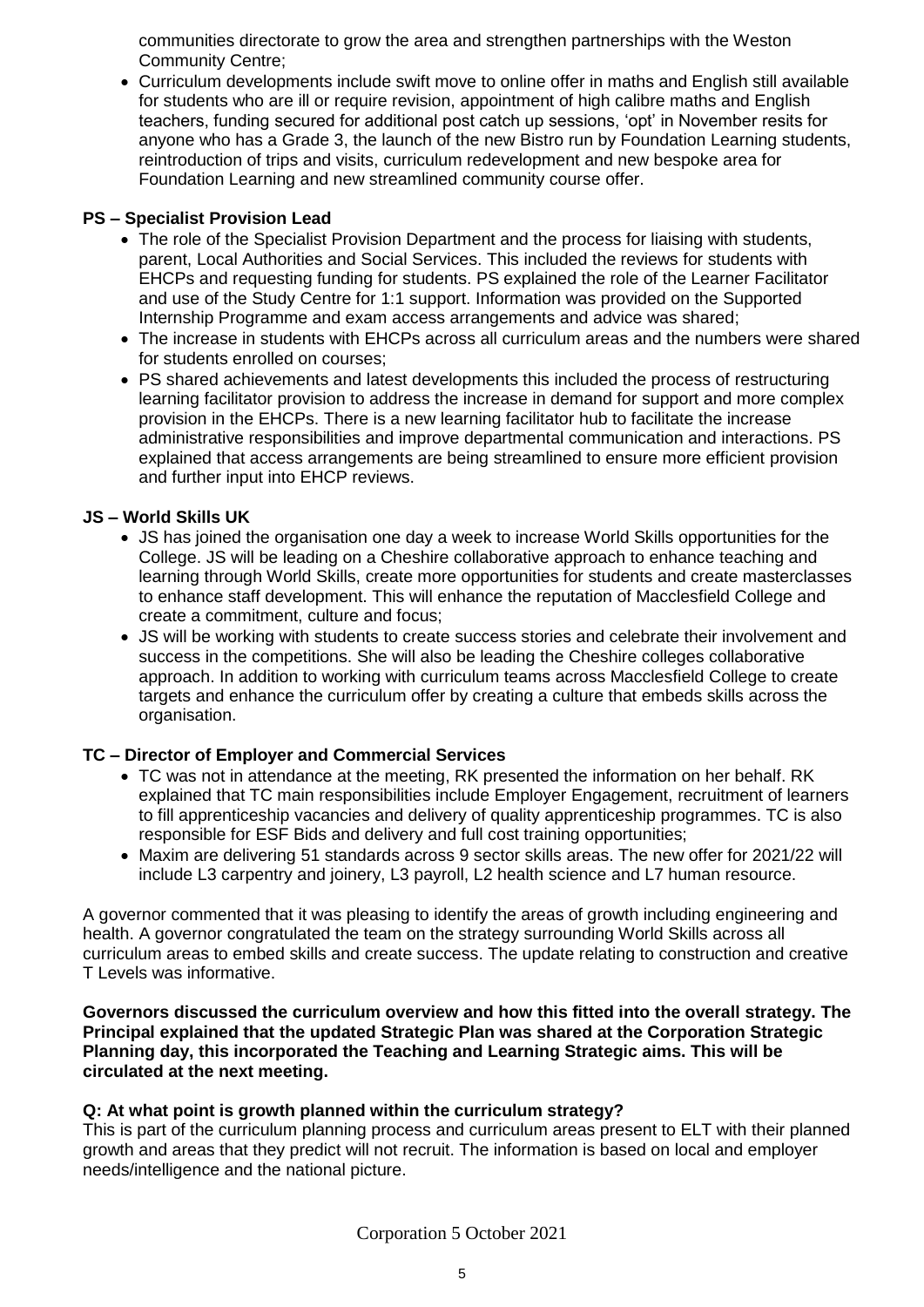#### 49/2 **Principal Report – Update**

1

1

The Principal provided a presentation on the Gardening Project to celebrate the College 110-year anniversary. As the college looks to its 110th year celebration with students, parents, members of staff and the local community, the college has connected with local partners to become a sponsor of Macclesfield College. Sponsorship partners will be featured on specific floral and seating displays around the college site for our students, staff and community to enjoy all year round with sponsor names clearly displayed as a sign of our gratitude. The new areas will be used by students and staff to have a break outside in a green space and enjoy the campus. The College will celebrate 110 years with a spectacular planting display, including a number of striking planters. It has been a true community feel with members of staff (including the Principal taking the lead) planting and contributing to the creation along with new links locally such as Grow Macclesfield, Woodland Trust and HOMEstead GROWN. A number of trees have been gifted from the Forestry Commission. Macclesfield Town Council have sponsored new benches that have created a place for all to sit and enjoy. RK explained that it was great to see students using the benches as a place to sit and read books. They also donated free top soil for the planters. A gardening club has been launched and members of staff will be taking the lead in maintaining the new areas along with students and community groups. The next stage of the project will commence during October half term.

The Principal explained that she is looking forward to welcoming Members of the Corporation to the friends and family event in June 2022 to celebrate the 110 years and the opening of the gardens.

### **Organisation Chart**

The Principal provided a full organisation chart showing the new structure from January 2022 and areas of responsibility.

#### 50/2 **Quality and Curriculum**

i. **Executive summary on Quality and Curriculum: results and achievement** 

LR provided an update on the outturn for 2020/21 and priorities for 2021/22. LR reported that all age learner outcomes have increased by 1% and are good at 88.4%. The Adult provision has improved to 83.9%. Achievement rates for study programmes has slightly declined to 89.9%. LR confirmed that GCSE outcomes across both maths and English have improved, largely due to outcomes achieved during November 2020 re-sits. High Grade profiles have improved significantly but particularly in adult's mathematics provision.

LR reported that outcomes for apprenticeships have continued to decline at 53.6% and this is largely due to the impact of Covid 19 and the wider consequences of furloughing and students unable to complete their end point assessment.

LR confirmed that the College ALPS target of 4 was achieved with significant improvements in a number of areas. This is a three-year improvement trend. The College will continue to focus on a small number of under performing areas throughout 2021/22 to achieve a new target of grade 3. The areas include applied science, business and engineering.

The priorities for the first half term of the academic year are behaviour and reintegrating students back to college life. Students have not been able to have a full transition and not had the benefit of attending open days, interviews and transition days. The College continues to drive the '3A' framework linked to high expectations and high aspirations. There have been daily learning walks from the Executive Team and sub-standard behaviour is being addressed swiftly.

The College is preparing to launch the T Levels in 2022 and this remains a priority.

LR explained that further detail will be provided in the Self-Assessment Report that Members will receive at the December Corporation meeting.

### **Q: Is there a reason for the dip in 16-18 retention in maths?**

This was due to non-engagement, particularly in trade areas because of lack of attendance.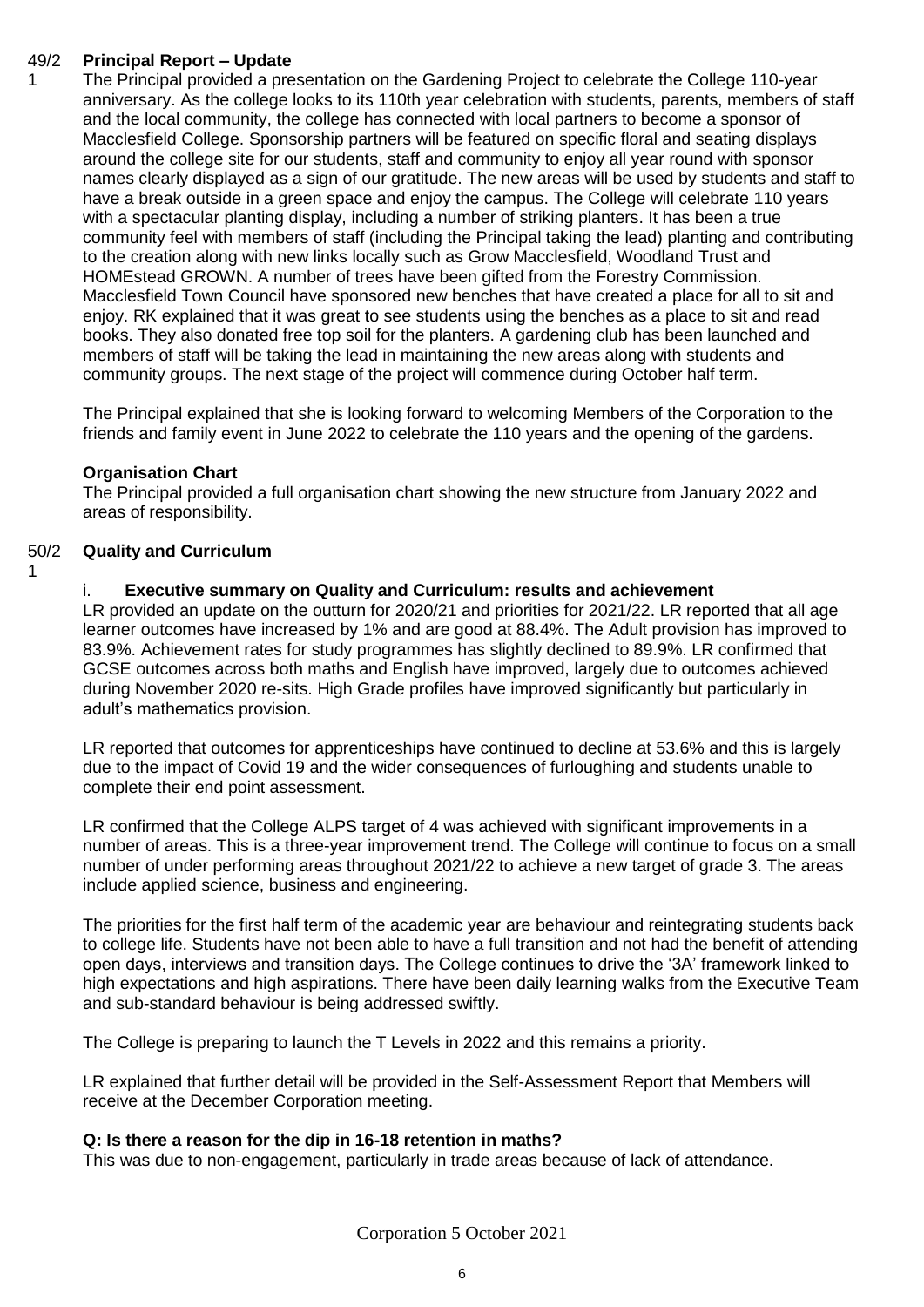## **Q: Has the College utilised extra funding around loss in learning?**

Yes, this has been used for direct intervention and small group size tutorials. LR explained that students have had an induction assignment and bespoke programme created. Students have received a diagnostic and awarded a grade.

## **Q: Does the ALPs grade relate to students being on the right course at the right level?**

LR explained that there was some disruption to delivery in Health and Social Care due to staff sickness. There were also a number of learners with additional needs and therefore specialist measures were required. ZB will be providing a detailed quality review on this area and the College has reviewed every learner. This area will remain on a quality watch to drive change and ensure that the area stabilises.

### **Q: I have noted that you have moved to a no notice lesson observation, will this create more stress for members of staff?**

LR explained that this is a supportive and developmental decision. There will be no grading and action plans will focus on areas of success and improvement. Members of staff are encouraged to have an open-door policy and share good practice. There will be increased learning walks and this is in order that staff do not 'perform' but consistently provide lessons of a high standard. The learning walks are in order to view a lesson through the eyes of a learner.

## **Q: Will maths and English continue online or in person?**

LR explained that all learners have returned to full time face: face, however online lessons are being use where a student is off ill and to provide additional revision classes.

### **Q: Does the College have a strategy surrounding Apprenticeships and end point assessment including what went well and reasons for it? How has EPA impacted on the business?**

RK explained that the end point assessment is rolled over and will recover. There is a new pathway for nursing and this is proving popular. Further analysis of apprenticeships will be provided through the SAR and QIP. However, there is excellent growth in apprenticeships despite the area being impacted by furloughed staff and Covid-19. The EPAs remain higher at Macclesfield College than other colleges. RK confirmed that 85 have been carried through to this academic year and the finance are well documented in the Management Accounts.

### **LR explained that the College has engaged with an external validator to review the HE offer and strategy. The outcome of this review will be shared with governors.**

A governor congratulated the team on the excellent progress with value added.

## ii. **Compliments and Complaints Report**

LR provided a Compliments and Complaints Report. A total of 84 complaints and 13 compliments were received during the period of August 2020 to July 2021. The 22 complaints reported related to a staff restructure in a curriculum area. A number of complaints related to closing a provision. The 4 complaints reported related to appeals following 2019-20 exam results. LR confirmed that none of the appeals were upheld.

13 compliments were received across a number of different curriculum areas.

There we no themes in relation to ethnic groups, gender, age or disability.

## iii. **Presentation on Keeping Children Safe in Education**

HH provided a detailed presentation on the new guidance for Keeping Children Safe in Education that came into force from September 2021 that has a number of changes.

A copy of the presentation and guidance is held on the Governor platform.

The main points from the presentation were the following: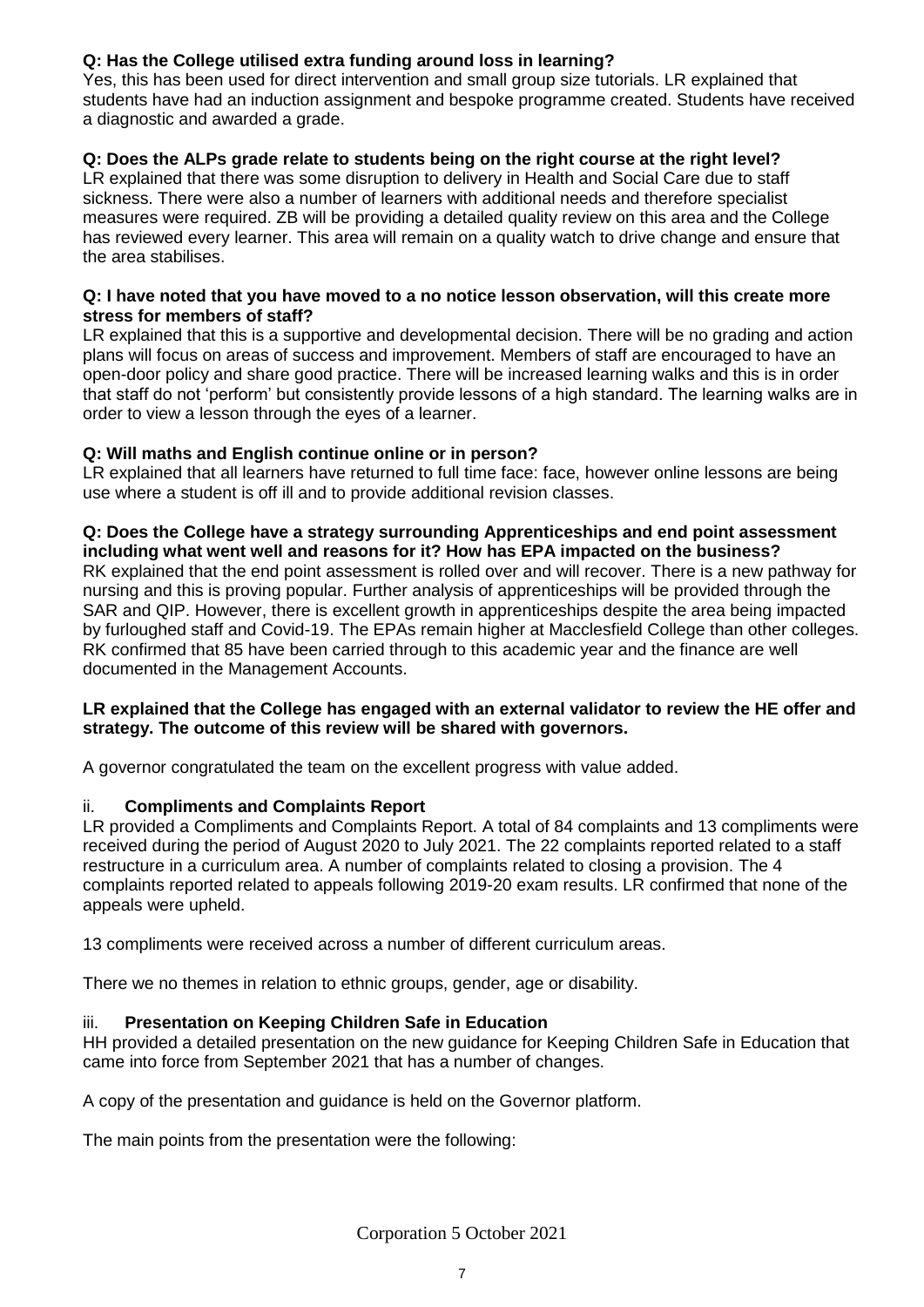Part One: this is the first part of the Keeping Children Safe in Education 2021 document, and is required reading for all staff.

Part Two: the management of safeguarding. Changes have been made in terms of whole college policy, as well as the intended aims of safeguarding.

Part Three: there have been significant changes to the information about safe recruitment processes. Part Four: there has been clarification on what constitutes a concern and what to report.

Part Five: looking at sexual assault, violence, and harassment, with further guidance on child-on-child abuse.

Annexes: the introduction of Annex 1 (the simplification of Part One) and changes to subsequent annexes.

HH also provided Governors with how the guidance was being implemented in 2021/22 and the additional steps that that the College would be taking in the future.

### **Governors have read the Part 1 Guidance that was circulated on the Governor Platform in advance of the meeting.**

#### 51/2 **Business**

### 1

### **i. Year-end Management Accounts 2020/21 and executive summary**

L French provided the Year-end Management Accounts for 2020/21 and executive summary. L French confirmed a deficit of £283K, compared to a forecast surplus of £6K, with a financial health grade of 'Good'. L French reported that the FRS102 actual costs detailed in the actuarial valuation amounted to £553K compared to £260K. This resulted in an adverse variance of £293K but was reported to not be in the college's control. The cash balance was reported to be a good position of £1,499. The apprenticeships will continue to recover and roll over to 2021/22. The income was reported to be £10,536 compared to a forecast of £10,635. LF confirmed that this was due to the grant income forecast to be £413K but only £218K has been included in income for the year, a shortfall of £132K. This is due to expenditure linked to the CDC grant for the Peatfields refurbishment remaining unspent at 31 July 2021 due to contractor availability. This will be fully expanded by 30 September and the income will be released to match this in 2021/22. The actual AEB achieved was £435K and tuition fees was £554K. LF shared the full year pay costs are 366,948K compared to £6,593K full year forecast. LF confirmed that there was overspend for increased holiday pay provision linked to part time hourly paid members of staff. LF confirmed that the bank covenant was compliant.

### **Q: How will the increase in National Insurance impact on the college?**

LF confirmed that this will not impact on the college until April 2022 but will be factored into the first mid-year review and was expected to be in the region of £30K.

### **Q: Is the college likely to receive any income support for that?**

It is a possibility but thought to not be very likely.

### **ii. Enrolment update**

LF provided an update report on enrolment numbers as of 22 September 2021, when the report was written. The College has achieved 1,032 learners. The College contract is for 1,100 learners for 2021/22. LF reported that the number as of today is 1018. Adult Education numbers was reported to be 178 with 375 planned but these will increase during the academic year. Enrolments for Adult Learners Loan is 29 and HE Loans is 21. This will increase as applications are processed. The Apprenticeship numbers were shared. The overall target for the year was 386. LF confirmed that to date, the College has 47 new enrolments with over 83 signups awaiting enrolment. This was a good start to the new academic year. LF explained that the numbers will form the budget.

### **Q: Will there be any improvement on 16-18 numbers?**

There will be a January start but this will be 15-20 learners maximum, the 80 will not be recovered.

The College is launching a new Aspiration Academy and will have in the region of 15-20 learners.

The College will look to grow apprenticeships further in 2022/23.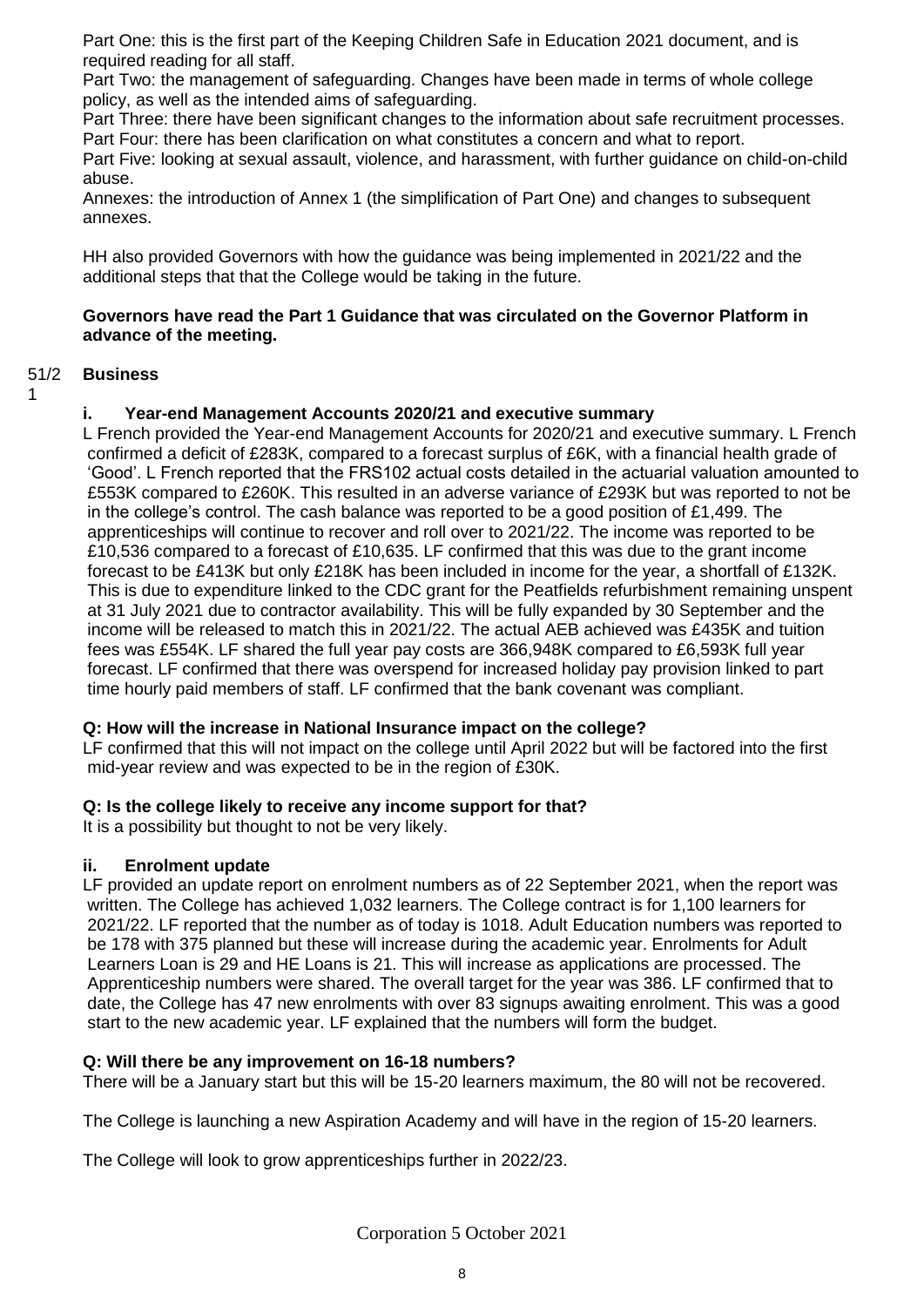## **Q: As this was thought to be a bulging year, is the College aware of the reasons for the shortfall?**

Yes, the College has gained local intelligence and a number of students have remained at their local Sixth Form due to assessed grades and only remote open events rather than visiting a college in person. The courses that have not recruited as well are Engineering, Science and Social Care. There may be movement where students have decided to take A Levels based on assessed grades but decide this is not the right choice as the course progress. RK explained that she held a Chief Executives Round Table at the beginning of the academic year and information captured from the sector showed that Health and Social Care was difficult to recruit to and had been impacted by Covid-19 and the negative press. Both EK and IC attended the event as Governors and found it to be highly beneficial.

## **iii. Members are invited to review and approve the Public Values Statement for a further year**

The Public Values Statement was shared in advance of the meeting. There were no changes to the statement. The Public Values Statement was approved.

## **iv. Annual Health and Safety Report 2020/21**

LF shared the Annual Health and Safety Report for 2020/21. LF reported that the Health and Safety group meet termly. There have been less Health and Safety walks during this academic year due to the College closure during the pandemic. There was an increase in Health and Safety training that took place. There were 44 minor incidents reported in the academic year, with 15 taking place off site. A governor questioned the over reporting of incidents that took place off site. LF will check the nature of those incidents.

## **Q: Please can you confirm the use of red/amber/green in the report?**

LF explained that red is an urgent matter that requires an action within one week and green is a lowlevel risk.

#### 52/2 **Policies**

1

The following policies were reviewed and approved:

- Anti-Fraud and Corruption Policy 2021 2024
- Child Protection and Adults at Risk Policy
- Data Breach Policy and Procedure
- **Data Retention Policy**
- **Information Security Policy**
- IT Acceptable Use Policy Social Media
- IT Acceptable Use Policy Staff
- IT Acceptable Use Policy Student
- **IT Security Policy**
- Refund Policy FE 2021 2022
- Safeguarding Policy
- Subcontractor Quality Policy
- Tuition Fee Policy

#### 53/2 **Date and time of the next meeting:**

1 The next meeting will take place on Tuesday 7 December 2021 at 9.30am. This meeting will take place via Zoom and the College will look to hold meetings in person from January (dependent on Covid-19 cases locally) but may continue to hold some remote meetings going forward.

MS stated that the Chair Leadership Programme and the Governance Professionals Leadership Programme will be moving to a new provider and will be delivered by The Institute of Directors rather than Oxford University going forward. The Chair and Director of Governance continued to attend the group meetings for their relevant programme delivered by Oxford University.